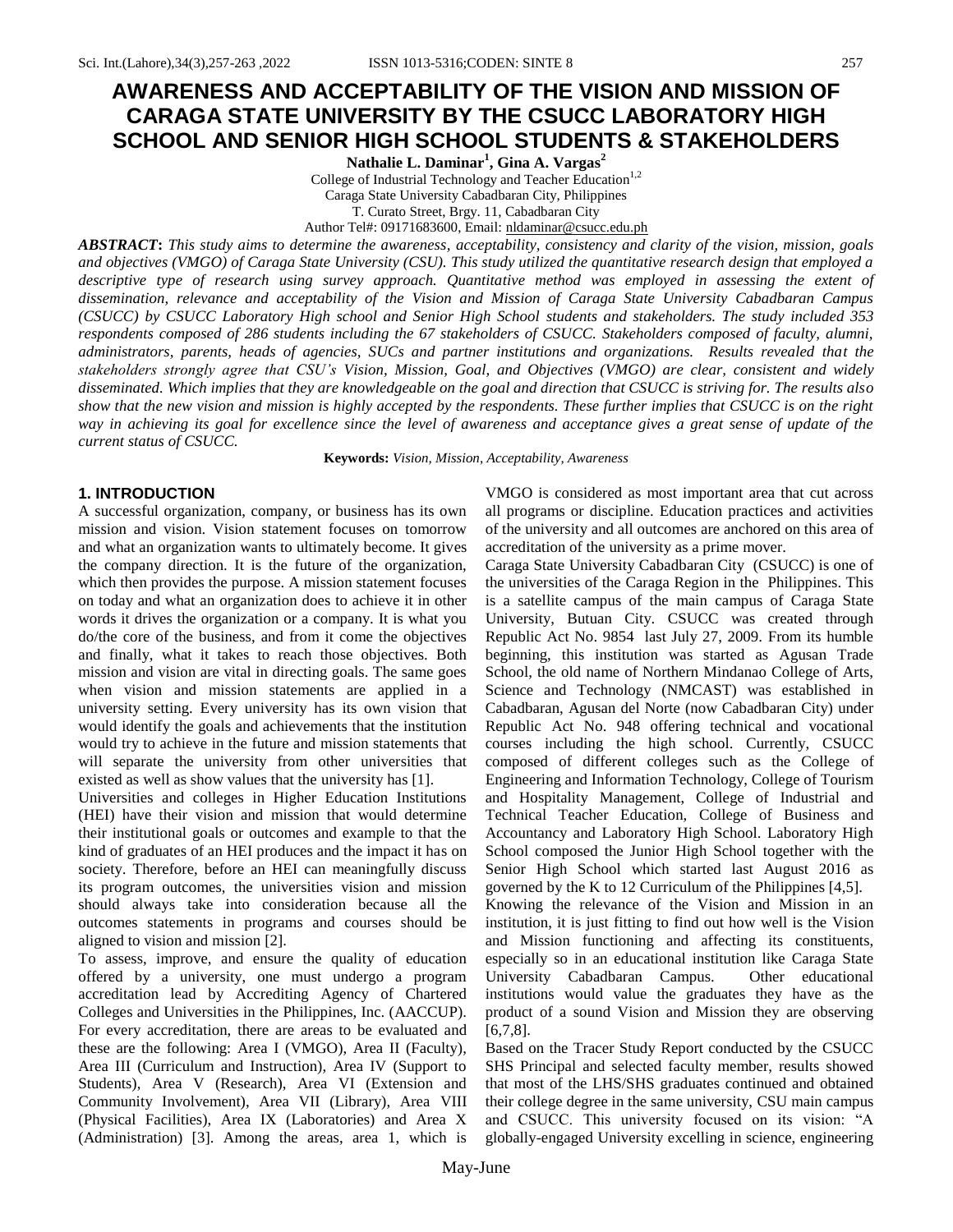and the arts," and its mission: Caraga State University endeavors to produce globally-competitive and socially responsible human capital towards the sustainable and inclusive development of Caraga Region and beyond. The researchers felt the need to investigate the students and stakeholders" awareness, acceptability of the VMGO of the university to find out if this would be one of their reasons why most LHS/SHS graduates continued their college education in this same university. Aware of the existence of different educational institutions in Cabadbaran City, Caraga State University, Cabadbaran Campus should also be gauged as to the functionality of its Vision and Mission. It deems necessary to assess the dissemination, awareness, relevance and acceptability of the vision, mission, goals and objectives of Caraga State University, Cabadbaran Campus (CSUCC) as perceived by the CSUCC Laboratory High School and Senior High School of CITTE (College of Industrial Technology and Teacher Education). Thus, this study was conducted to survey specifically on the dissemination, relevance, acceptability of the Vision and Mission of Caraga State University Cabadbaran Campus, identify the perception of the stakeholders on the clarity and consistency of the VMGO, and compare the responses of the stakeholders on the parameters in this study.

## **2. MATERIALS AND METHODS**

This study utilized the survey research design which data were analyzed quantitatively answer the research problems. Descriptive statistical analysis was used for analyzing the quantitative data. It used quantitative method in assessing the extent of dissemination, relevance and acceptability of the Vision and Mission of Caraga State University Cabadbaran Campus by CSUCC Laboratory High school and Senior High School.

The study included 353 respondents composed of 286 students including the 67 stakeholders of the Caraga State University Cabadbaran Campus (CSUCC). Stakeholders composed of faculty, alumni, administrators, parents, heads of agencies, SUCs and partner institutions and organizations.

The researchers used 4-point rating scale questionnaire format as the main data gathering tool for this study. The questionnaire was used for the survey in order to gather the data and assess the extent of awareness and acceptability of the students and stakeholders on the mission and vision of the university. The instrument composed of the items regarding awareness, acceptance, and relevance of CSU"s VMGO which were adopted from the revised instrument developed by the Accrediting Agency of Chartered Colleges and Universities in the Philippines, Inc. (AACCUP) in 2010.

The preliminary data collected were tabulated and analyzed using appropriate statistical tool using statistical software. Descriptive statistics like mean, standard deviation, frequency and percentage were used to answer the questions on the descriptive levels. The t-test for difference of mean was used to determine if there is a significant difference in the mean responses of the stakeholders in the different parameters under investigation.

The following rating scale was used to better understand the quantitative data:

| Response | Mean         | Awareness | Acceptance |
|----------|--------------|-----------|------------|
| 4        | $3.5 - 4.0$  | Highly    | Greatly    |
|          |              | Aware     | Accept     |
| 3        | $2.5 - 3.49$ | Aware     | Accept     |
| 2        | $1.5 - 2.49$ | Least     | Slightly   |
|          |              | Aware     | Accept     |
| 1        | $1.0 - 1.49$ | Not Aware | Did Not    |
|          |              |           | Accept     |

#### **3. RESULTS AND DISCUSSIONS**

This section presents the results and discussions of the findings of the study which based on its objectives. Table 1 presents the respondents of this investigation. Initially, there were 353 respondents with 286 (81%) students, 42 (12%) parents, 9 (3%) faculty members and 15 (4%) staff.

|  | Table 1. Distribution of Respondents from each cluster |  |  |  |
|--|--------------------------------------------------------|--|--|--|
|--|--------------------------------------------------------|--|--|--|

| <b>Cluster</b> | Number of<br>respondents | <b>Percentage</b> |  |  |  |  |
|----------------|--------------------------|-------------------|--|--|--|--|
| LHS students   | 286                      | 81%               |  |  |  |  |
| Parents        | 42                       | 12%               |  |  |  |  |
| Faculty        | 9                        | 3%                |  |  |  |  |
| <b>Staff</b>   | 15                       | 4%                |  |  |  |  |
|                |                          |                   |  |  |  |  |
| Total          | 353                      | 100%              |  |  |  |  |

Table 2 reveals the common reasons of the stakeholder's respondents of studying in CSUCC. The top 3 main reasons for students are "Influence of parents or relatives", "Status of prestige of the University" and "Availability of course offerings". This indicates that CSUCC is well-known as an excellent university in Cabadbaran City that is why many of the parents influenced their students to study here. Also for the reason that the desired track or course of the students is being offered in CSUCC specifically for senior high STEM students. While for parents, their primary reason as to why they entrusted their students study in CSUCC is the "Status of prestige of the University", since CSUCC is considered as the leading university in Cabadbaran City. Reason such as "Availability of course offering" and "Inspired by a role model" followed the top list. As compared to the result of the students, it was observed that the parents and students have similar reasons as to why they choose CSUCC. This implies that the students and parents undoubtedly preferred CSUCC. Moreover, table shows the top reasons why the employee's respondents choose to work in CSUCC. Among all the items, ranked from top 1 to 3 are the items, "Availability of job offerings", "Status of prestige of the University" and "Convenience of transportation" respectively. To put it in context, the top reasons are sensible enough since when working, most of the job seekers choose for a job that are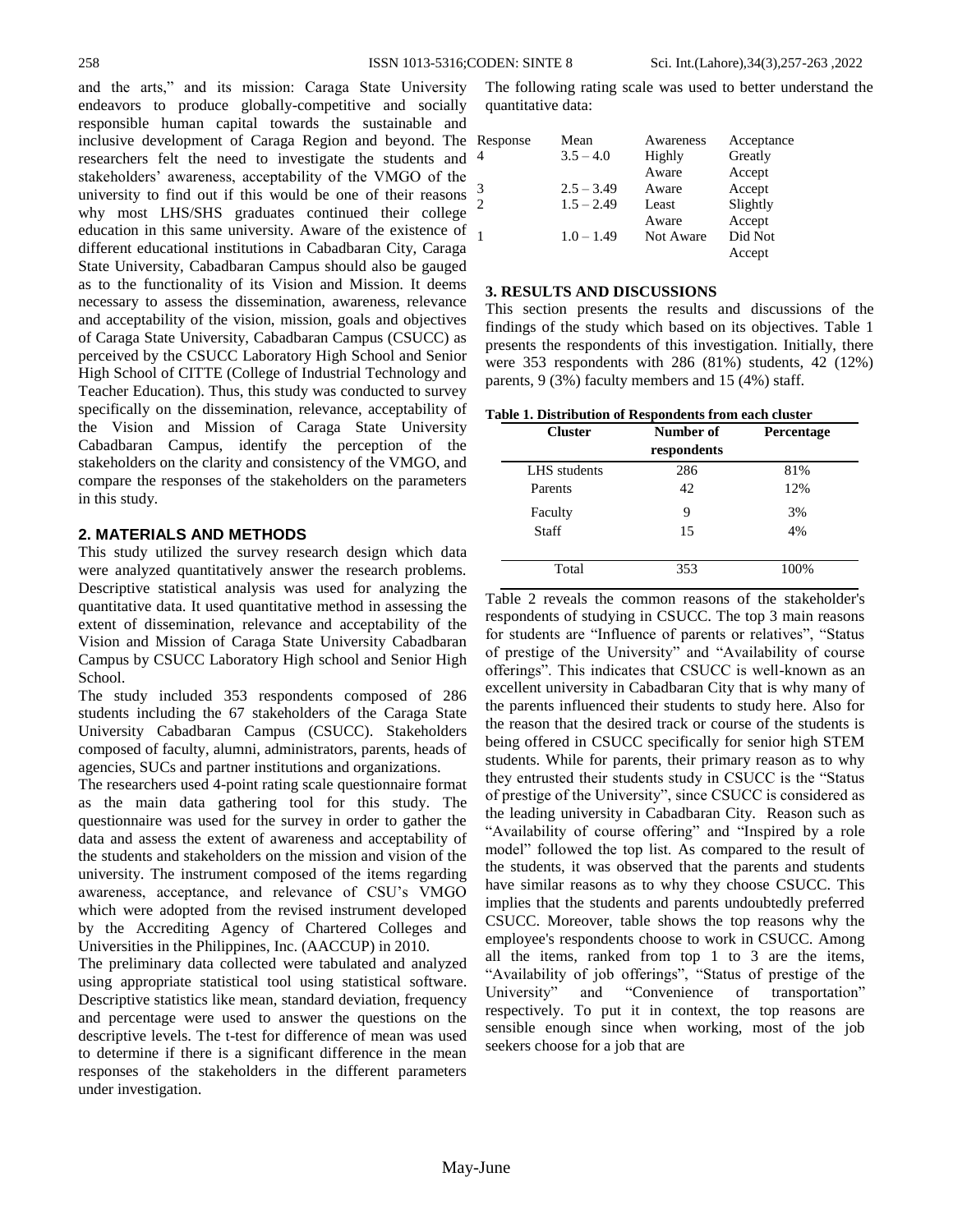|                                         | Tubic 2. I al deipants reasons for braaging and working at Coocce |                |              |      |              |           |
|-----------------------------------------|-------------------------------------------------------------------|----------------|--------------|------|--------------|-----------|
|                                         | <b>Students</b>                                                   |                | Parents      |      |              | Employees |
| <b>Indicator</b>                        | <b>Score</b>                                                      | Rank           | <b>Score</b> | Rank | <b>Score</b> | Rank      |
| a. Availability of course/job offerings | 145                                                               | 3              | 25           | 2    | 20           |           |
| b. Influence of parents or relatives    | 231                                                               |                | 15           | 6    | 8            | 6         |
| c. Status of prestige of the University | 206                                                               | $\overline{2}$ | 29           |      | 16           | 2         |
| d. Advice of a friend                   | 68                                                                | 5              | 14           | 7    | 7            |           |
| e. Convenience of transportation        | 56                                                                | $\overline{7}$ | 17           | 5    | 14           | 3         |
| f. Financial reasons                    | 35                                                                | 9              | 18           | 4    | 11           | 4         |
| g. Scholarship Aid/ Grants              | 41                                                                | 8              | 15           | 6    | 5            | 8         |
| h. Inspired by a role model             | 67                                                                | 6              | 19           | 3    | 8            | 6         |
| i. A Cabadbaranon                       | 76                                                                | 4              | 17           | 5    | 10           | 5         |

## **Table 2. Participants' Reasons for Studying and Working at CSUCC**

## **Table 3. The Distribution of the Awareness of the respondents of the New Vision, and Mission of the university**

| What is the legal basis<br>of the existence of<br><b>Caraga State</b><br>University? | <b>Student Score</b> | $\%$ | Parent Score | $\%$       | <b>Employee Score</b> | $\%$     |
|--------------------------------------------------------------------------------------|----------------------|------|--------------|------------|-----------------------|----------|
| a. RA 9854                                                                           | 199                  | 79.6 | 29           | 85.29      | 20                    | 83.33    |
| b. RA 7722                                                                           | 23                   | 9.2  |              | 2.94       | 4                     | 16.67    |
| c. RA 8292                                                                           | 18                   | 7.2  | 3            | 8.82       | 0                     | 0        |
| d. RA 943                                                                            | 10                   | 4    |              | 2.94       | 0                     | $\theta$ |
| <b>Total</b>                                                                         | 250                  | 100  | 34           | <b>100</b> | 24                    | 100      |

Table 3. The fitting for their skills; a job in a leading organization or an outstanding university; and is more convenient for their typical lifestyle.

Table 3 reveals the awareness of the respondents of the New VMGO of the university based on their awareness to the legal basis of the existence of Caraga State University. The data states that majority of the respondents are fully aware of the legal basis of existence in CSU since they answered RA 9854, the act establishing Caraga State University in Caraga Region. Knowing the legal basis of existence of CSU for the students, parents and the staffs is a great starting point in understanding the university"s VMGO.

Shown in table 4 is the awareness of the respondents about the kind of graduates that CSU is intended to have. Caraga State University strives and works on producing competent, equipped and socially responsible individuals to address the needs of Caraga Region and beyond. 89.92% of the students, 67.5% of the parents and 87.5% of the employees are knowledgeable of the kind of graduates that CSU is bound to have. This question is closely stated in the mission and vision of CSU which means that having the knowledge on this matter gives a great sense of awareness for the faculty and staff to have an objective and direction in teaching the students.

As cited in the CSU"s Vision, CSU aims to produce a globally competitive means to have a vast knowledge in technological

advancement in CSU.

In order to achieve the goals of CSU in producing prepared graduates, CSU should be selective in choosing the students that are allowed to enrol in the university. It is already provided that CSU as a university, also have an entrance examination for all the aspiring university students. And as shown in the table 6 about the awareness of the respondents about what kind of students are admitted in CSU, most of the students and employees know that the university allows only those who are deserving students that are determined, willing to learn, willing to participate and who had pass the entrance exam.

Based on the table 7, the level of awareness of the students on the new mission and vision has received a grand mean of 4.37 with a verbal interpretation of highly aware. The item "*The University helps in the improvements of the quality of life by producing highly qualified… teachers/ trainers, entrepreneurs, technologist and engineers.'* has received the highest mean rating of 4.50. This implies that the students are satisfied with performance and teaching strategies in CSU that they have learned and are trained to be competent enough to handle the pressure of work outside the university. Furthermore, the other items also garnered a verbal interpretation of highly aware with a low standard deviation which indicates that the students' response towards the items is more likely similar.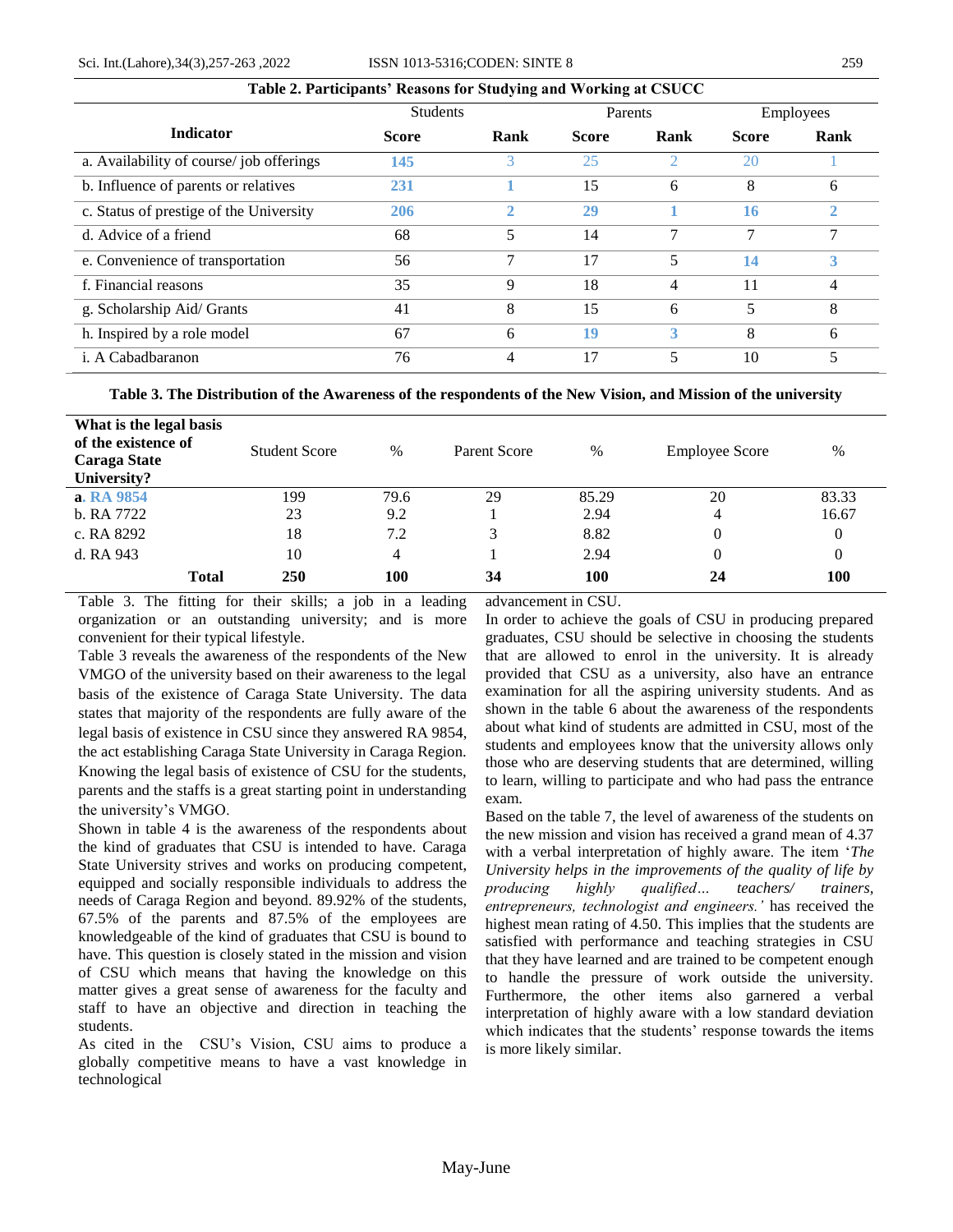## **Table 4. Distribution of Awareness of the Respondents' in Terms of the Kind of Graduates CSU Destined to Have**

| What kind of graduate is the Caraga State<br>University destined to have?                 |     | <b>Student</b><br><b>Score</b> | $\frac{6}{6}$ | <b>Parent</b><br><b>Score</b> | $\frac{0}{0}$ | <b>Employee</b><br><b>Score</b> | $\frac{0}{0}$ |
|-------------------------------------------------------------------------------------------|-----|--------------------------------|---------------|-------------------------------|---------------|---------------------------------|---------------|
| a. Graduates who are equipped with the<br>technical knowledge and skills.                 | 14  | 4.91                           |               | 17.5                          | 3             |                                 | 12.5          |
| b. Graduates whose training are relevant to<br>the needs at the industries in the region. |     | 2.81                           |               | 2.5                           | $\theta$      |                                 | $\theta$      |
| c. Competent technicians, engineers,<br>entrepreneurs and teachers.                       |     | 2.46                           |               | 12.5                          | $\Omega$      |                                 | 0             |
| d. All of the above.                                                                      | 256 | 89.82                          | 27            | 67.5                          | 21            |                                 | 87.5          |

**Table 5. Distribution of Awareness of the Respondents in Terms of the Direction of the University to its Graduates**

| Graduates of the Universities are directed<br>towards what kind of technology? | Student<br>Score | $\%$  | Parent<br>Score | $\%$ | Employee<br>Score | $\frac{0}{0}$ |
|--------------------------------------------------------------------------------|------------------|-------|-----------------|------|-------------------|---------------|
| a. Appropriate to the improvement of industrial<br>sector                      | 66               | 23.66 | 6               | 15.0 | 10                | 41.67         |
| b. Applicable to small industry sectors to make<br>them more competitive       | 40               | 14.34 | $\overline{4}$  | 10.0 | $\Omega$          | $\Omega$      |
| c. Suited to the development of small industry<br>sectors                      | 10               | 3.58  |                 | 2.5  | $\Omega$          | $\Omega$      |
| d. Higher technological professional instruction                               | 163              | 58.42 | 29              | 72.5 | 14                | 58.33         |
| <b>Total</b>                                                                   | 279              | 100   | 40              | 100  | 24                | 100           |

**Table 6. Distribution of the Respondents' Awareness on the Kind of Students the University is Admitting**

| What kind of students are admitted in<br>the University?                                                             | Student<br>Score | $\%$  | Parent<br>Score | $\%$ | Employee<br>Score | %     |
|----------------------------------------------------------------------------------------------------------------------|------------------|-------|-----------------|------|-------------------|-------|
| a. Less privilege but deserving students                                                                             |                  | 0.35  |                 | 2.5  | 3                 | 12.5  |
| b. Deserving students who are willing to<br>participate in developing the socio-<br>economic                         |                  | 1.76  |                 | 2.5  | 4                 | 16.67 |
| c. Deserving students who are willing to<br>learn and who are determined to finish their<br>course in the University | 65               | 22.89 | 26              | 65.0 | 4                 | 16.67 |
| d. All of the above                                                                                                  | 213              | 75    | 12              | 30.0 | 13                | 54.16 |
| Total                                                                                                                | 284              | 100   | 40              | 100  | 24                | 100   |

The level of awareness of the parents on the new mission and vision obtained an overall mean of about 4.46 and has a verbal interpretation of highly aware in all the listed items in table 7. This indicates that the parent respondents are fully aware of the change or improvement of the mission and vision of the university. This can be supported by the low standard deviation since it indicates the parents' response does not vary that much. Furthermore, the level awareness of the employees about the mission of CSU. As referred, the level of awareness of the employees acquired a grand mean of 4.51 with an interpretation of highly aware. This result is reasonable since

the employees are the one that works on the fulfilment of the university"s mission and vision for the reason that the vision and mission of an organization serves as a guide and gives a sense of direction to the whole institution.

Table 8 displays the level of acceptance of the students on the new vision and mission of CSU. As shown, the overall level of acceptance of the students has a grand mean of 4.21 with a verbal interpretation of highly accepted. This implies that the students are satisfied with the new vision and mission of the CSU which can be felt through the teaching strategies and the demonstration of service of the different offices in CSU.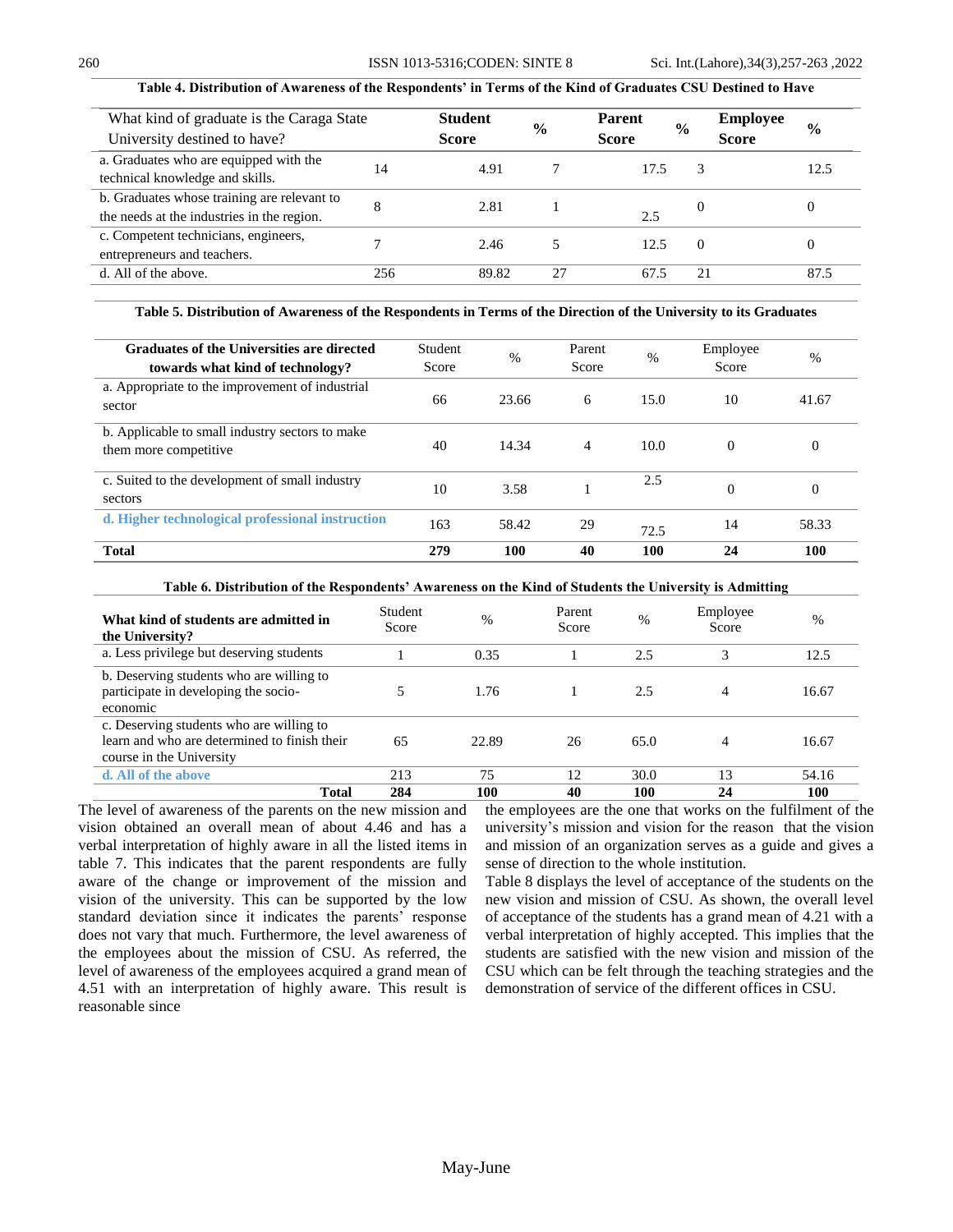## **Table 7. Level of Participants' Awareness on the New Vision and Mission**

|                                                                                                                                                                                                                                  |           | <b>Students</b> |                                     |           | Parents     |                                            |           | Employees   |                                     |  |
|----------------------------------------------------------------------------------------------------------------------------------------------------------------------------------------------------------------------------------|-----------|-----------------|-------------------------------------|-----------|-------------|--------------------------------------------|-----------|-------------|-------------------------------------|--|
| <b>Indicator</b>                                                                                                                                                                                                                 | <b>SD</b> | <b>Mean</b>     | <b>Verbal</b><br>Interpretati<br>on | <b>SD</b> | <b>Mean</b> | <b>Verbal</b><br><b>Interpret</b><br>ation | <b>SD</b> | <b>Mean</b> | <b>Verbal</b><br>Interpretati<br>on |  |
| The University is responsible in the<br>dissemination and extension of the<br>frontiers of knowledge through the<br>training of its clientele.                                                                                   | 0.65      | 4.26            | <b>Highly</b><br>Aware              | 0.78      | 4.4         | <b>Highly</b><br>Aware                     | 0.65      | 4.58        | <b>Highly</b><br>Aware              |  |
| University<br>helps<br>in<br>the<br>The<br>improvements of the quality of life by<br>producing highly qualified, competent,<br>dedicated,<br>responsible<br>teachers/<br>trainers, entrepreneurs, technologist and<br>engineers. | 0.59      | 4.50            | <b>Highly</b><br>Aware              | 0.50      | 4.54        | <b>Highly</b><br>Aware                     | 0.59      | 4.5         | Highly<br>Aware                     |  |
| University<br>leads<br>in<br>training<br>The<br>students as lifelong learners who will<br>graduate with the ability and drive to<br>upgrade and to update themselves<br>through their own efforts.                               | 0.63      | 4.42            | <b>Highly</b><br>Aware              | 0.64      | 4.41        | <b>Highly</b><br>Aware                     | 0.59      | 4.46        | <b>Highly</b><br>Aware              |  |
| The University heightens its academic<br>role through research, extension and<br>production activities that address and<br>resolve institutional and community<br>problems.                                                      | 0.70      | 4.29            | <b>Highly</b><br>Aware              | 0.55      | 4.5         | <b>Highly</b><br>Aware                     | 0.78      | 4.5         | <b>Highly</b><br>Aware              |  |
| <b>Grand Mean</b>                                                                                                                                                                                                                | 0.11      | 4.37            | <b>Highly</b><br>Aware              | 0.07      | 4.46        | <b>Highly</b><br>Aware                     | 0.05      | 4.51        | <b>Highly</b><br>Aware              |  |

Most of the indicators attained a verbal interpretation of highly accepted except for the indicators such as "*The University is asked to supply the manpower needs of the industries in this part of the country.'; 'The University recognizes the potential disadvantage but deserving youth are determined*…" which obtained an interpretation of accepted, However, the standard deviation especially in the indicator *'The administration and member of the faculty / staff and students should work for the attainment…'* is quite high which means that the student respondents have varying response to this item. All in all, this implies that CSU demonstrated fair and enough service to meet the needs of the students when it comes to implementing the new vision and mission of CSU.

The level of acceptance of the employees to the new mission and vision of CSU obtained a grand mean of 4.53 and a verbal interpretation of highly accepted. In addition, all the 10 indicators acquired a verbal interpretation of highly acceptable and was supported by the low standard deviation which means that the evaluation are closely the same to the employees. This

indicates that the employees are very satisfied with the new goals and set of direction that the new VMGO has been providing. Also, this can imply that the employees take on the responsibility of implementing the new VMGO in the best means that they can.

|                                                                                                              |           | <b>Students</b> |                                     |      | Parents |                                     |           | Employees |                                     |  |
|--------------------------------------------------------------------------------------------------------------|-----------|-----------------|-------------------------------------|------|---------|-------------------------------------|-----------|-----------|-------------------------------------|--|
| <b>Indicator</b>                                                                                             | <b>SD</b> | Mean            | Verbal<br><b>Interpreta</b><br>tion | SD   | Mean    | Verbal<br><b>Interpreta</b><br>tion | <b>SD</b> | Mean      | Verbal<br><b>Interpreta</b><br>tion |  |
| 1. The Caraga State University plays an<br>important role in the industrial program<br>of Northern Mindanao. | 0.66      | 4.32            | <b>Highly</b><br>Accepted           | 0.71 | 4.49    | <b>Highly</b><br>Accepted           | 0.59      | 4.54      | <b>Highly</b><br>Accepted           |  |
| 2. The goals, objectives and mission of<br>the University support<br>National<br>the                         | 0.63      | 4.38            | <b>Highly</b>                       | 0.55 | 4.54    | <b>Highly</b><br><b>Accepted</b>    | 0.59      | 4.54      | <b>Highly</b><br><b>Accepted</b>    |  |

May-June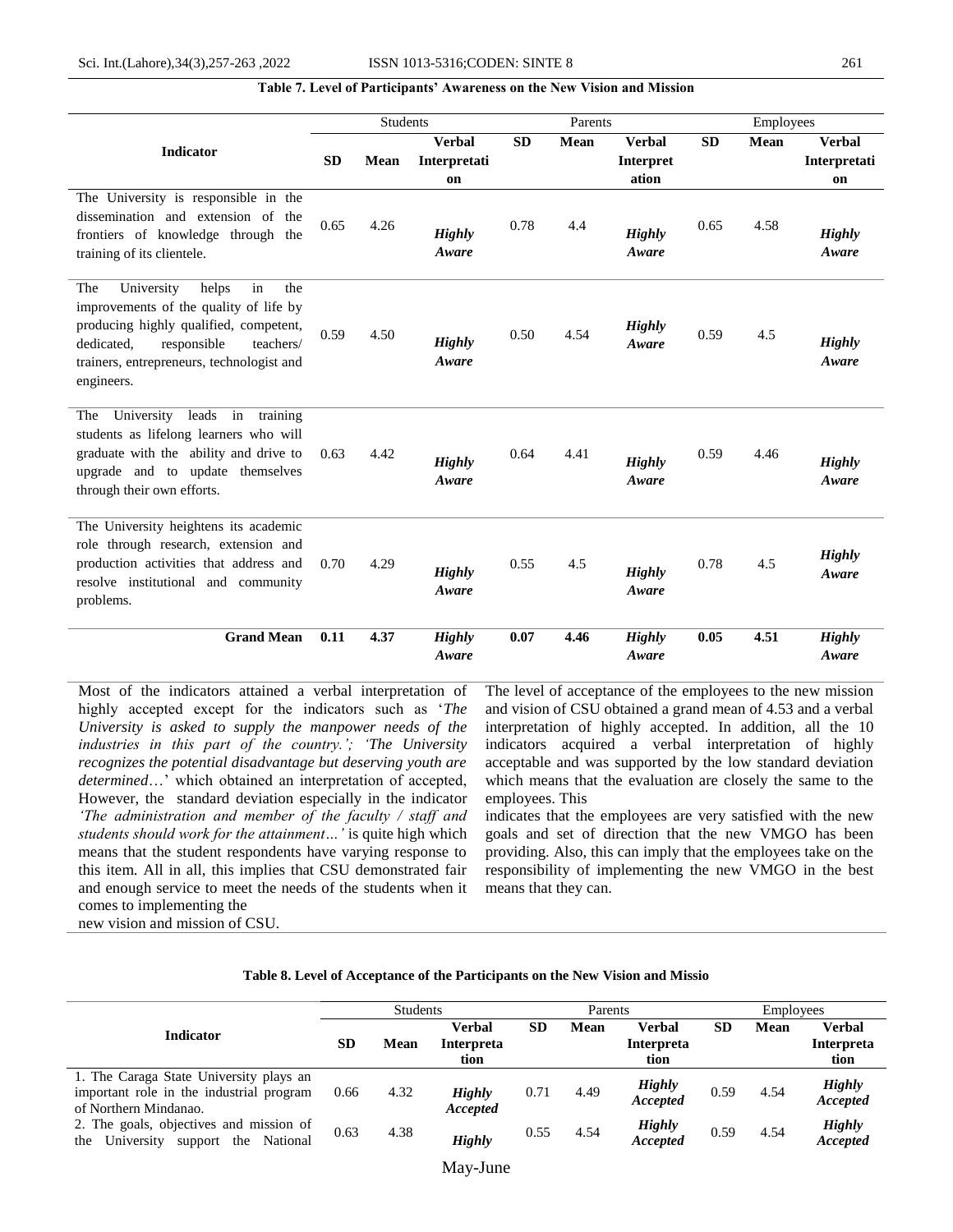#### 262 ISSN 1013-5316;CODEN: SINTE 8 Sci. Int.(Lahore),34(3),257-263 ,2022

| development goals.                                                                                                                                                                                                  |      |      | Accepted                  |      |      |                           |      |      |                           |
|---------------------------------------------------------------------------------------------------------------------------------------------------------------------------------------------------------------------|------|------|---------------------------|------|------|---------------------------|------|------|---------------------------|
| 3. The University is asked to supply the<br>manpower needs of the industries in this<br>part of the country.                                                                                                        | 0.67 | 3.98 | Accepted                  | 0.81 | 4.12 | Accepted                  | 0.74 | 4.25 | <b>Highly</b><br>Accepted |
| 4. The Caraga State University supports<br>the development of Region XIII.                                                                                                                                          | 0.71 | 4.31 | <b>Highly</b><br>Accepted | 0.55 | 4.51 | <b>Highly</b><br>Accepted | 0.78 | 4.46 | <b>Highly</b><br>Accepted |
| 5. The University produces graduates<br>who are qualified to work in the different<br>industries in the locally and globally.                                                                                       | 0.64 | 4.47 | <b>Highly</b><br>Accepted | 0.46 | 4.72 | <b>Highly</b><br>Accepted | 0.51 | 4.54 | <b>Highly</b><br>Accepted |
| 6. The graduates of the University are.<br>competent in their field of specialization.                                                                                                                              | 0.74 | 4.29 | <b>Highly</b><br>Accepted | 0.63 | 4.56 | <b>Highly</b><br>Accepted | 0.49 | 4.37 | <b>Highly</b><br>Accepted |
| 7. The University accepts students who<br>qualify the admission requirements.                                                                                                                                       | 0.65 | 4.41 | <b>Highly</b><br>Accepted | 0.49 | 4.63 | <b>Highly</b><br>Accepted | 0.50 | 4.58 | <b>Highly</b><br>Accepted |
| 8. The University recognizes the potential<br>of the disadvantage but deserving youth<br>who are determined to participate in and<br>benefit from the socio-economic progress<br>of Mindanao in pursuance of social | 0.74 | 4.12 | Accepted                  | 0.50 | 4.44 | <b>Highly</b><br>Accepted | 0.50 | 4.58 | <b>Highly</b><br>Accepted |
| justice and equity.<br>9. The administration and member of the<br>faculty / staff and students should work<br>for the attainment of the vision and<br>mission of the University.                                    | 1.19 | 3.41 | Accepted                  | 1.53 | 3.15 | Accepted                  | 0.41 | 4.79 | <b>Highly</b><br>Accepted |
| 10. Every employee of the University has<br>a moral duty to be committed to the<br>attainment of the goals of the University                                                                                        | 0.62 | 4.45 | <b>Highly</b><br>Accepted | 0.68 | 4.49 | <b>Highly</b><br>Accepted | 0.48 | 4.67 | <b>Highly</b><br>Accepted |
| <b>Grand Mean</b>                                                                                                                                                                                                   | 0.32 | 4.21 | <b>Highly</b><br>Accepted | 0.45 | 4.36 | <b>Highly</b><br>Accepted | 0.15 | 4.53 | <b>Highly</b><br>Accepted |

**Table 9. Differences on the Level of Awareness and Acceptance of the New Vision and Mission of the University Accor ding to the Type of Respondents**

| <b>Indicator</b>                                                      | <b>Students</b> |      | Parents |      | Employees |      |
|-----------------------------------------------------------------------|-----------------|------|---------|------|-----------|------|
|                                                                       | <b>SD</b>       | Mean | SD      | Mean | SD        | Mean |
| Level of Awareness of the New Vision and<br>Mission of the University | 0.11            | 4.37 | 0.07    | 4.46 | 0.05      | 4.51 |
| Level of Acceptance of the New Vision and<br>Mission                  | 0.32            |      | 0.45    | 4.36 | 0.15      | 4.53 |

Shown in Table 9 is the difference on the level of awareness and acceptance of the new vision and mission of the university according to the different respondents. As revealed, the employees obtained the highest level of acceptance and awareness. This implies that the employees know their role and purpose in implementing and embodying the new vision and mission of the university. Furthermore, this can be supported by the low standard deviation which indicates that the level of awareness of all the employees that was surveyed are closely similar. On the other hand, the parents and students also obtained a high mean rating and low standard deviation which further implies that they are highly aware and they highly accepted the new vision and mission of CSUCC. These results are highly satisfying for CSUCC for this can give a good sense of direction to the path that CSUCC wants to tale on because students and parents occupy a great part in achieving CSUCC"s aim for excellence.

## **4. CONCLUSIONS AND RECOMMENDATIONS**

As referred from the findings of the study, the researchers formulate the conclusions that the student, parents and employees of CSUCC are highly aware of the new vision and mission of the university. Which implies that they are knowledgeable on the goal and direction that CSUCC is striving for. The results also show that the new vision and

mission is highly accepted by the respondents. These further implies that CSUCC is on the right way in achieving its goal for excellence since the level of awareness and acceptance gives a great sense of update of the current status of CSUCC. Recommendations

Based from the findings and conclusions in this study, the following are hereby recommended:

Though results show that the respondents are highly aware and they highly accepted the new vision and mission, it still remains a challenge for the institution to implement and make the effort towards these goals visible to the students and employees. Hence, the researchers recommend conducting a research comparing the vision and mission of CSUCC and the quality of service of the university.

Extent of dissemination and Level of understanding on the new vision and mission of the university are recommended to be included in the next phase of the survey.

## **4. REFERENCES**

[1] Tan, D., & Borres, T. Awareness, Acceptability, Consistency And Clarity Of The Vision, Mission, Goals And Objectives Of Central Mindanao University And Its Congruence To Outcomes-Based Instruction: A